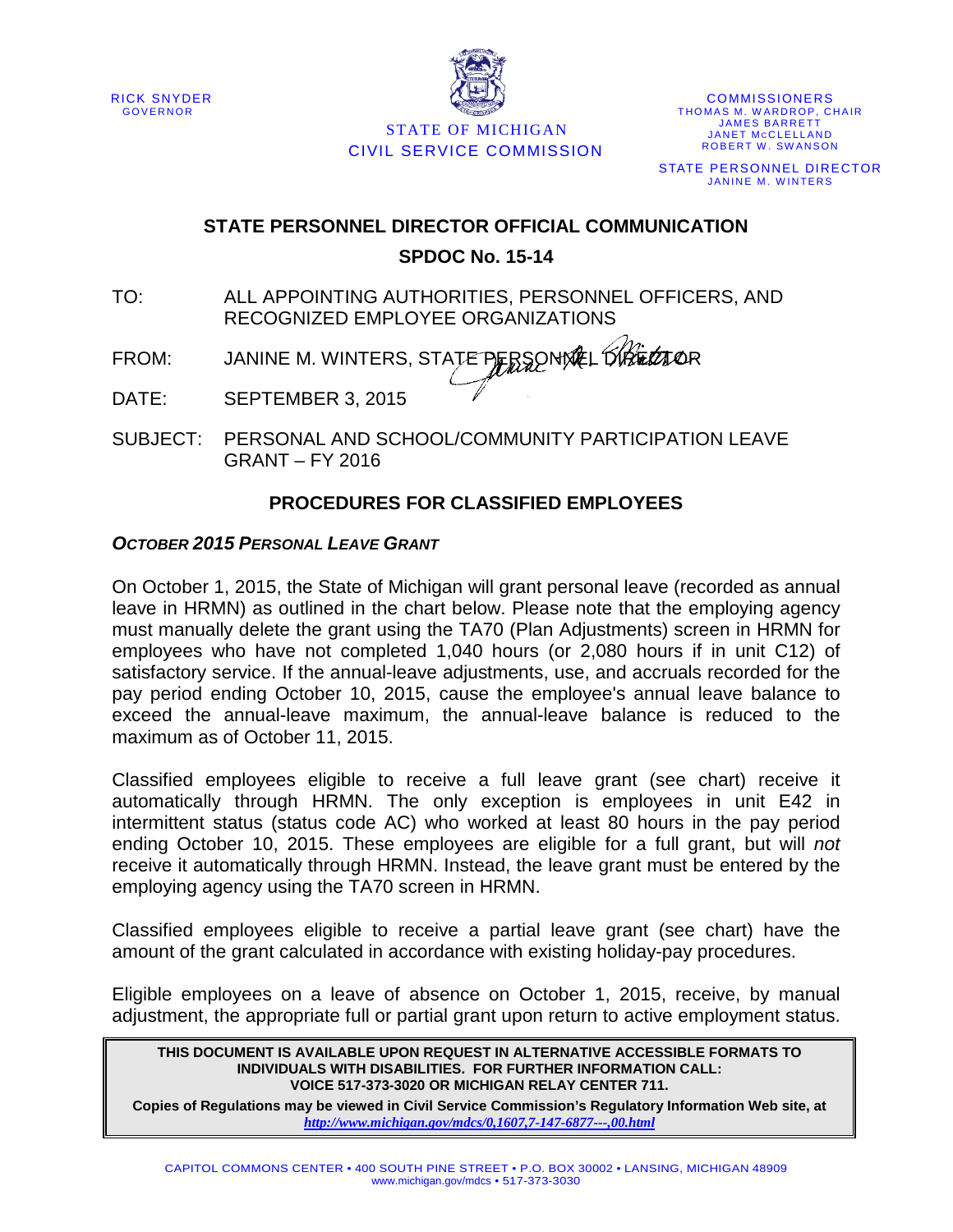SPDOC No. 15-14 Page 2

The amount of the grant is the same as would have been received if active on payroll on October 1.

Classified employees eligible to receive a full or partial leave grant who are on a layoff when the automatic adjustment is made will *not* automatically receive the grant. When these employees return to work, the personnel office should credit the employee with the proper *prorated* full or partial grant based on the number of pay periods remaining in the fiscal year. For example, if a W22 employee who is eligible for the full grant returns from a layoff with 8 pay periods remaining in the fiscal year, the grant is calculated by dividing the number of pay periods remaining in the fiscal year by the total number of pay periods (26) and multiplying this by the full grant  $[(8 \div 26) \times 16 = 4.9$  hours]. Prorated partial grants are calculated the same, but the 16 hours is already reduced based on existing holiday procedure. Partial grants do not apply to employees in unit C12. A C12 employee who returns from layoff receives a prorated full grant. Full grants for employees in unit C-12 are 12 hours.

#### *OCTOBER 2015 SCHOOL/COMMUNITY PARTICIPATION LEAVE GRANT*

On October 1, 2015, the State of Michigan will grant 8 hours of school and community participation leave to permanent *and* limited-term classified employees in units A02, A31, E42, H21, L32, U11, W22, W41, Y23, Y50, Y51, Y98, and Y99. The employing agency must manually delete the grant using the TA70 screen in HRMN for employees who have not completed 1,040 hours of satisfactory service. Unused balances from the prior fiscal year are not carried over into the new fiscal year.

#### **PROCEDURES FOR UNCLASSIFIED EMPLOYEES**

#### *OCTOBER 2015 PERSONAL LEAVE GRANT*

Full-time unclassified employees in unit codes Z85 and Z86 who elected the Civil Service Benefits Agreement Option receive sixteen hours of personal leave (recorded as annual leave in HRMN) as of October 1, 2015. Unclassified employees in unit codes Z85 and Z86 who elected the Civil Service Benefits Agreement Option and are in less than full-time status receive a prorated number of hours of personal leave in a manner consistent with existing holiday-pay procedures.

The grant of personal leave to unclassified employees is recorded automatically through HRMN as it is for classified employees. If the annual leave adjustments, use, and accruals recorded for the pay period ending October 10, 2015, cause the employee's annual-leave balance to exceed the annual-leave maximum, the annual leave balance is reduced to the maximum as of October 11, 2015.